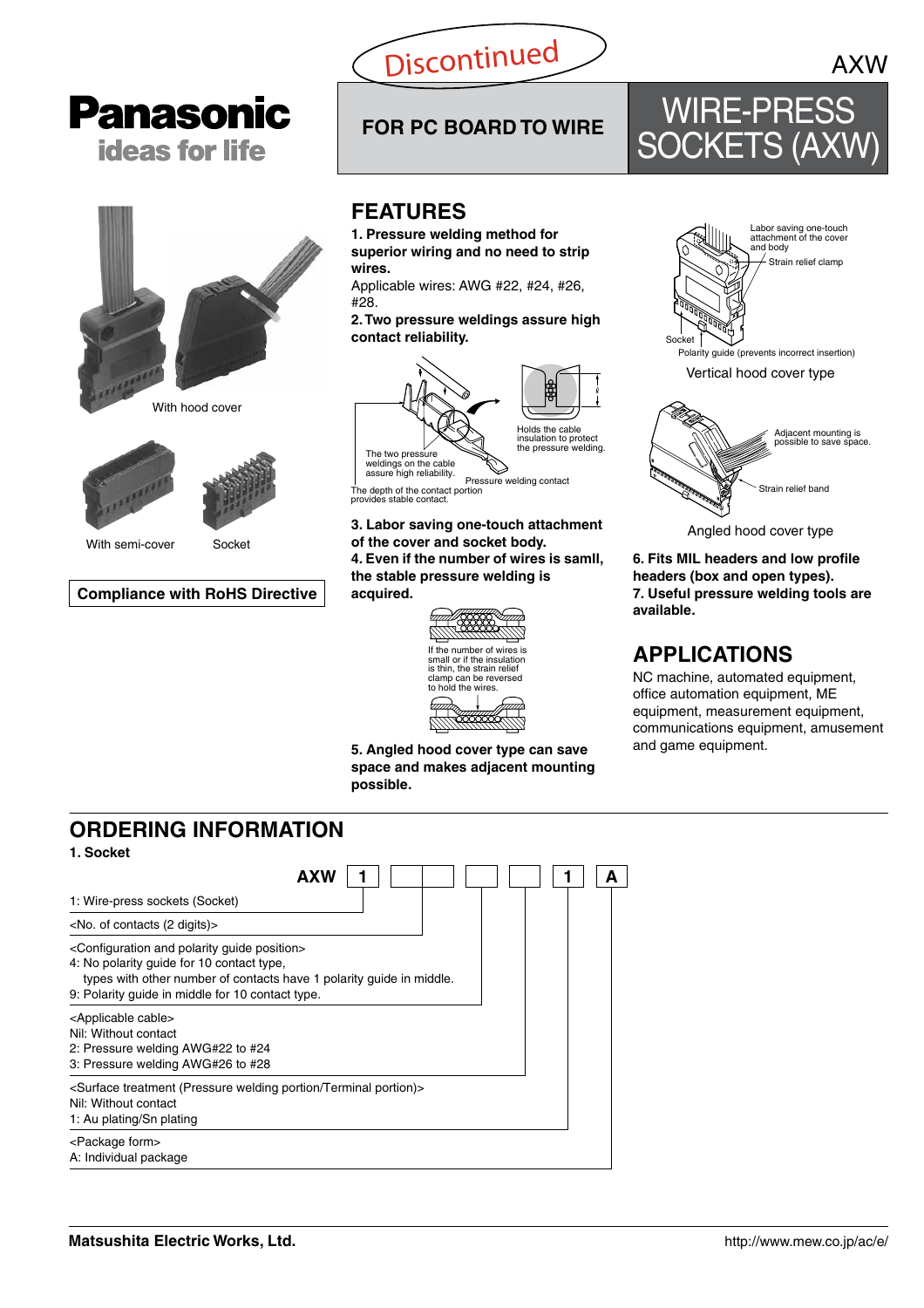### AXW

| 2. Socket (Set)                                                                                                                                                                                                                                     |
|-----------------------------------------------------------------------------------------------------------------------------------------------------------------------------------------------------------------------------------------------------|
| AXW<br>3<br>A                                                                                                                                                                                                                                       |
| 3: Wire-press sockets (Set)                                                                                                                                                                                                                         |
| <no. (2="" contacts="" digits)="" of=""></no.>                                                                                                                                                                                                      |
| <cover shape=""><br/>1: Semi-covers<br/>2: Vertical type hood cover<br/>3: Angle type hood cover</cover>                                                                                                                                            |
| <configuration and="" guide="" polarity="" position=""><br/>4: No polarity guide for 10 contact type,<br/>types with other number of contacts have 1 polarity guide in middle.<br/>9: Polarity guide in middle for 10 contact type.</configuration> |
| <applicable cable=""><br/>Nil: Without contact<br/>2: Pressure welding AWG#22 to #24<br/>3: Pressure welding AWG#26 to #28</applicable>                                                                                                             |
| <surface (pressure="" portion="" portion)="" terminal="" treatment="" welding=""><br/>Nil: Without contact<br/>1: Au plating/Sn plating</surface>                                                                                                   |
| <package form=""><br/>A: Individual package</package>                                                                                                                                                                                               |

#### **3. Cover**

|                                                                                                          | AXW | Բ |  |  |  |
|----------------------------------------------------------------------------------------------------------|-----|---|--|--|--|
| 6: Wire-press sockets (Cover)                                                                            |     |   |  |  |  |
| <no. (2="" contacts="" digits)="" of=""></no.>                                                           |     |   |  |  |  |
| <connecting wires=""><br/>0: Pressure welding method</connecting>                                        |     |   |  |  |  |
| <cover shape=""><br/>1: Semi-covers<br/>2: Vertical type hood cover<br/>3: Angle type hood cover</cover> |     |   |  |  |  |
| <package form=""><br/>A: Individual package</package>                                                    |     |   |  |  |  |

#### **4. Contact**

| AXW                                                                                                                      | 2 |  |
|--------------------------------------------------------------------------------------------------------------------------|---|--|
| 7: Wire-press sockets (Contact)                                                                                          |   |  |
| <sales form=""><br/><math>2:5</math> in line</sales>                                                                     |   |  |
| <applicable cable=""><br/>2: Pressure welding AWG#22 to #24<br/>3: Pressure welding AWG#26 to #28</applicable>           |   |  |
| <surface (pressure="" portion="" portion)="" terminal="" treatment="" welding=""><br/>1: Au plating/Sn plating</surface> |   |  |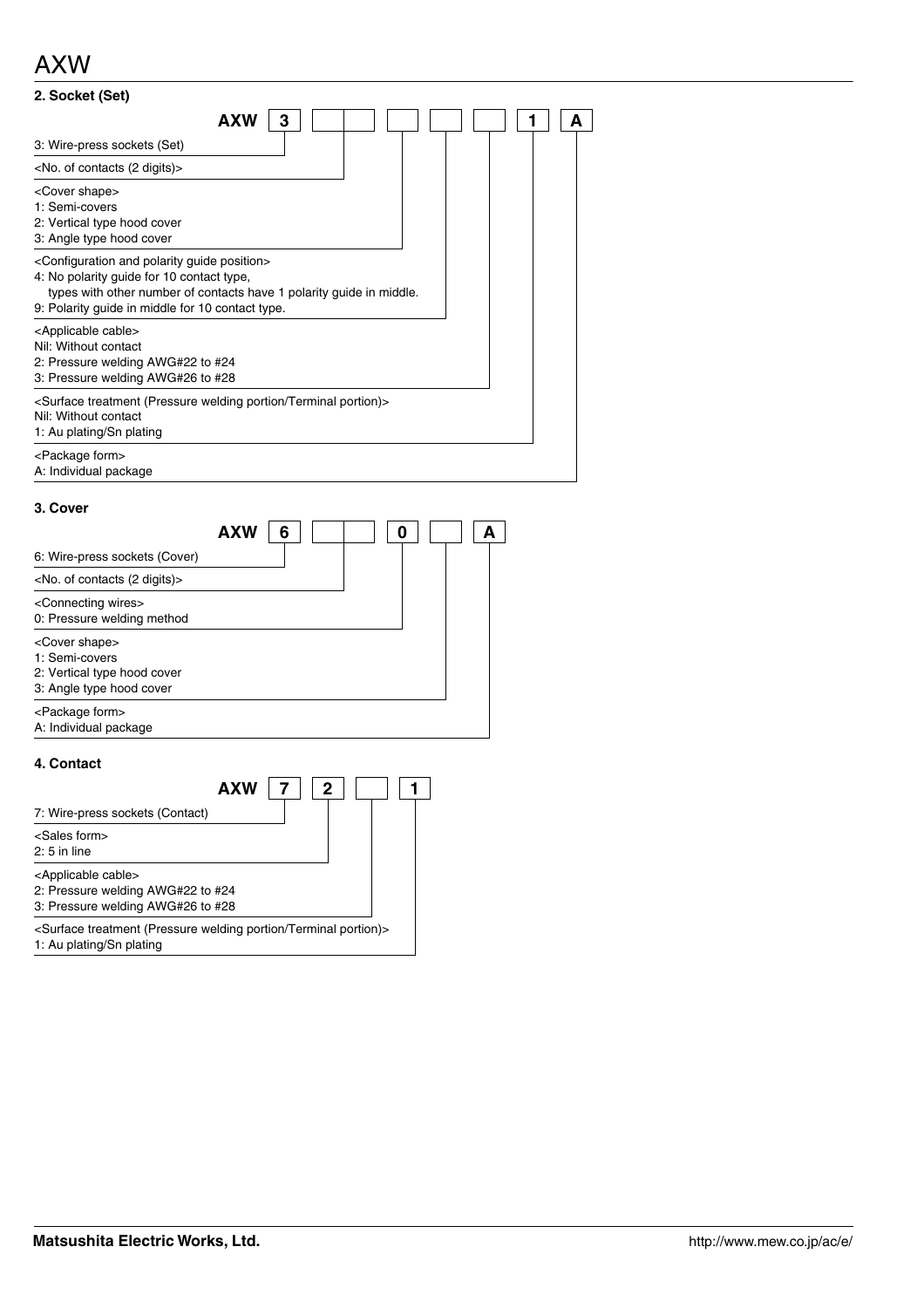### **WIRING AND ASSEMBLY**

1. When using small amounts (about 150 pins can be pressure welding per hour)



Note) There are 3 types of cover: semi-covers, vertical type hood cover blocks, and angle type hood cover blocks.

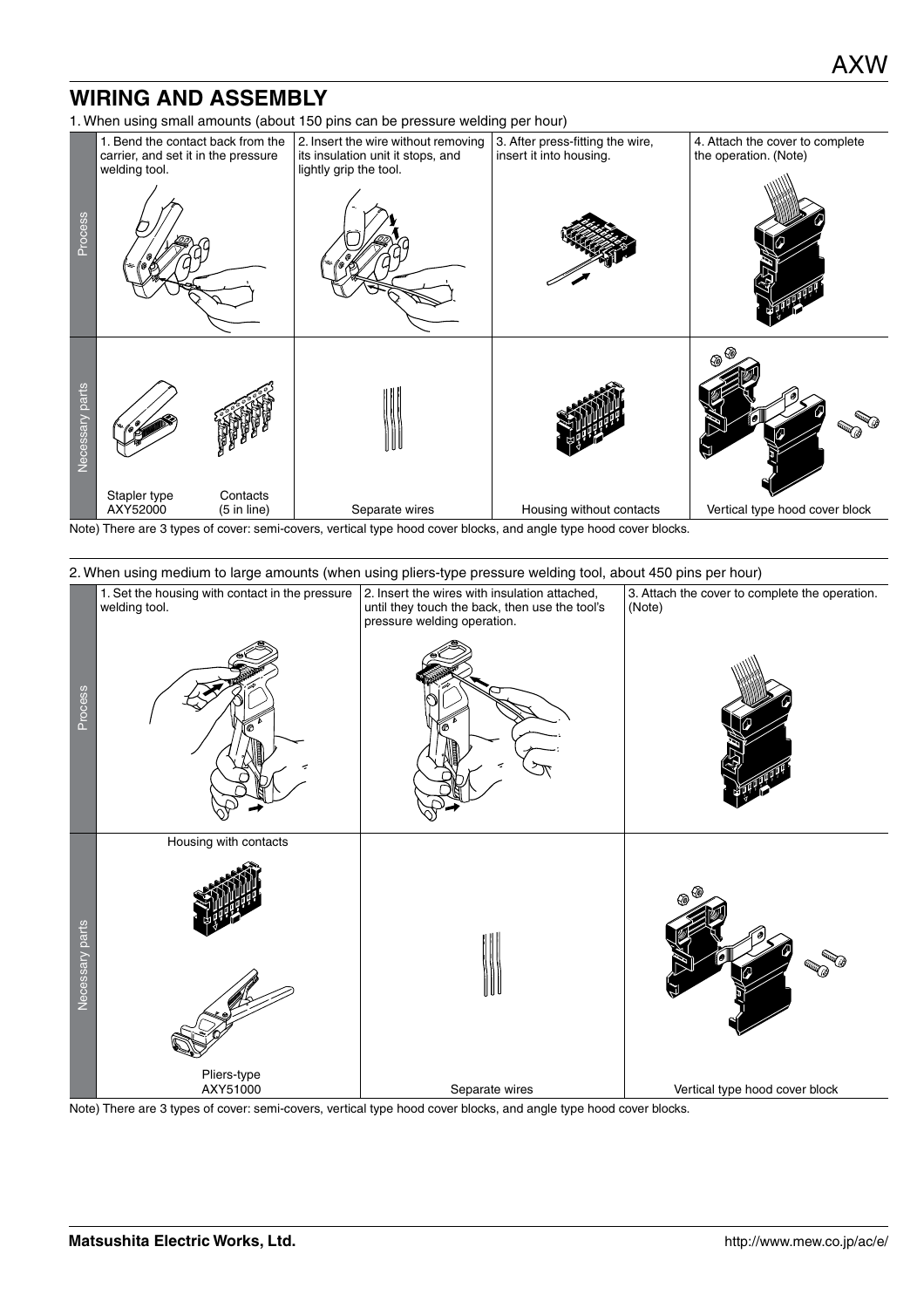### AXW

### **APPLICABLE HEADERS AND COMBINATIONS**

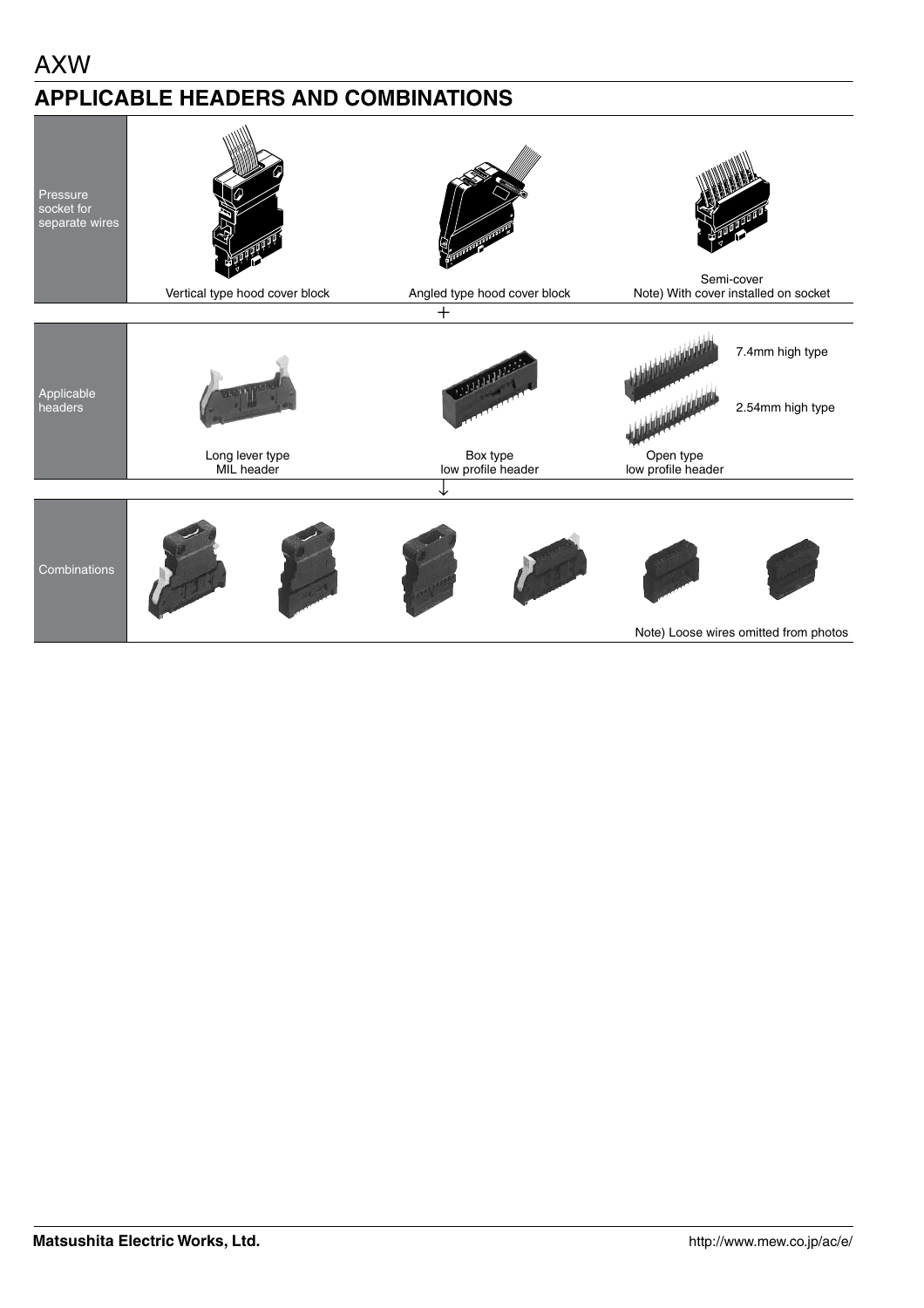### **PRODUCT TYPES**

#### **1. Individual parts (Standard)**

|                                      |                                        |                                          | Part No.                            |                                        |                                        | Packing                                 |              |  |
|--------------------------------------|----------------------------------------|------------------------------------------|-------------------------------------|----------------------------------------|----------------------------------------|-----------------------------------------|--------------|--|
|                                      | Type                                   |                                          | No. of<br>contacts                  |                                        | Applicable cable                       | Inner carton                            | Outer carton |  |
|                                      |                                        |                                          |                                     | AWG #22, 24                            | AWG #26, 28                            |                                         |              |  |
|                                      |                                        |                                          | 10                                  | AXW110421A<br>(Without polarity guide) | AXW110431A<br>(Without polarity guide) |                                         |              |  |
|                                      |                                        | 10                                       | AXW110921A<br>(With polarity guide) | AXW110931A<br>(With polarity guide)    |                                        |                                         |              |  |
|                                      |                                        |                                          | 14                                  | AXW114421A                             | AXW114431A                             |                                         |              |  |
|                                      |                                        |                                          | 16                                  | AXW116421A                             | AXW116431A                             |                                         |              |  |
|                                      | Housing with contacts                  |                                          | 20                                  | AXW120421A                             | AXW120431A                             |                                         |              |  |
|                                      |                                        | Note) Suitable for use of pliers type or | 26                                  | AXW126421A                             | AXW126431A                             | 100 pcs.                                | 400 pcs.     |  |
|                                      | desktop type pressure welding tool.    |                                          | 30                                  | AXW130421A                             | AXW130431A                             |                                         |              |  |
|                                      |                                        |                                          | 34                                  | AXW134421A                             | AXW134431A                             |                                         |              |  |
|                                      |                                        |                                          | 40                                  | AXW140421A                             | AXW140431A                             |                                         |              |  |
|                                      |                                        |                                          | 50                                  | AXW150421A                             | AXW150431A                             |                                         |              |  |
|                                      |                                        |                                          | 60                                  | AXW160421A                             | AXW160431A                             |                                         |              |  |
| Housing                              |                                        |                                          | 64                                  | AXW164421A                             | AXW164431A                             |                                         |              |  |
|                                      |                                        |                                          | 10                                  |                                        | AXW1104A (Without polarity guide)      |                                         |              |  |
|                                      |                                        |                                          | 10                                  |                                        | AXW1109A (With polarity guide)         |                                         |              |  |
|                                      |                                        |                                          | 14                                  |                                        | AXW1144A                               |                                         |              |  |
|                                      |                                        |                                          | 16                                  |                                        | AXW1164A                               |                                         |              |  |
|                                      |                                        |                                          | 20                                  |                                        | AXW1204A                               |                                         |              |  |
|                                      | Housing without contacts               |                                          | 26                                  |                                        |                                        |                                         |              |  |
|                                      | Note) Suitable for use of stapler-type |                                          | 30                                  | AXW1264A<br>AXW1304A                   |                                        | 100 pcs.                                | 400 pcs.     |  |
|                                      | pressure welding tool.                 |                                          | 34                                  | AXW1344A                               |                                        |                                         |              |  |
|                                      |                                        |                                          |                                     |                                        | AXW1404A                               |                                         |              |  |
|                                      |                                        |                                          | 40<br>50                            |                                        | AXW1504A                               |                                         |              |  |
|                                      |                                        | 60                                       |                                     | AXW1604A                               |                                        |                                         |              |  |
|                                      |                                        | 64                                       |                                     | AXW1644A                               |                                        |                                         |              |  |
|                                      |                                        | 16                                       |                                     | AXW61602A                              |                                        |                                         |              |  |
|                                      |                                        |                                          | 20                                  |                                        | AXW62002A                              | 100 pcs.                                | 400 pcs.     |  |
|                                      |                                        |                                          | 26                                  | AXW62602A                              |                                        |                                         |              |  |
|                                      |                                        |                                          | 30                                  | AXW63002A                              |                                        |                                         |              |  |
|                                      |                                        | Vertical type                            | 34                                  | AXW63402A                              |                                        |                                         |              |  |
|                                      |                                        |                                          | 40                                  | AXW64002A                              |                                        | 50 pcs.                                 | 200 pcs.     |  |
|                                      |                                        |                                          | 50                                  | AXW65002A                              |                                        |                                         |              |  |
|                                      |                                        |                                          | 60                                  |                                        | AXW66002A                              |                                         |              |  |
|                                      | Hood cover block                       |                                          | 64                                  | AXW66402A                              |                                        |                                         |              |  |
|                                      |                                        |                                          | 26                                  |                                        | AXW62603A                              |                                         |              |  |
|                                      |                                        |                                          | 30                                  |                                        | AXW63003A                              |                                         |              |  |
|                                      |                                        |                                          | 34                                  |                                        | AXW63403A                              |                                         |              |  |
|                                      |                                        | Angled type                              | 40                                  |                                        | AXW64003A                              | 50 pcs.                                 | 200 pcs.     |  |
| Cover                                |                                        |                                          | 50                                  |                                        | AXW65003A                              |                                         |              |  |
|                                      |                                        |                                          | 60                                  |                                        | AXW66003A                              |                                         |              |  |
|                                      |                                        |                                          | 64                                  |                                        | AXW66403A                              |                                         |              |  |
|                                      |                                        |                                          | 10                                  |                                        | AXW61001A                              |                                         |              |  |
|                                      |                                        |                                          | 14                                  |                                        | AXW61401A                              |                                         |              |  |
|                                      |                                        |                                          | 16                                  |                                        | AXW61601A                              |                                         |              |  |
|                                      |                                        |                                          | 20                                  |                                        | AXW62001A                              |                                         |              |  |
|                                      |                                        |                                          | 26                                  |                                        | AXW62601A                              |                                         |              |  |
|                                      | Semi-cover                             |                                          | 30                                  |                                        | AXW63001A                              | 100 pcs.                                | 400 pcs.     |  |
|                                      |                                        |                                          | 34                                  |                                        | AXW63401A                              |                                         |              |  |
|                                      |                                        |                                          | 40                                  |                                        | AXW64001A                              |                                         |              |  |
|                                      |                                        |                                          | 50                                  |                                        | AXW65001A                              |                                         |              |  |
|                                      |                                        |                                          | 60                                  |                                        | AXW66001A                              |                                         |              |  |
|                                      |                                        |                                          | 64                                  |                                        | AXW66401A                              |                                         |              |  |
| Contacts (5 in line) (Notes 5 and 6) |                                        | 5                                        | AXW7221<br>(for AWG #22, 24)        | AXW7231<br>(for AWG #26, 28)           | 40 rows<br>(200pcs.)                   | $\overline{400}$ rows<br>$(2,000$ pcs.) |              |  |

Notes) 1. The parts above are packaged individually. (Contact is tray packing)

2. The vertical type hood cover block is packaged with two covers (one with nuts), one wire bunding metal.

3. The angled type hood cover block is packaged with two covers and one wire bunding band.

4. The angled type hood cover for less than 20 contacts and the vertical type hood cover for less than 14 contacts are not available. Please use the semi-cover.

5. There is a mark "22" on contacts for AWG #22 and #24, and mark "26" for AWG #26 and #28.

6. Remarks for contacts

1) Reel packaging is available.



Wire bunding band  $\mathbb{E}$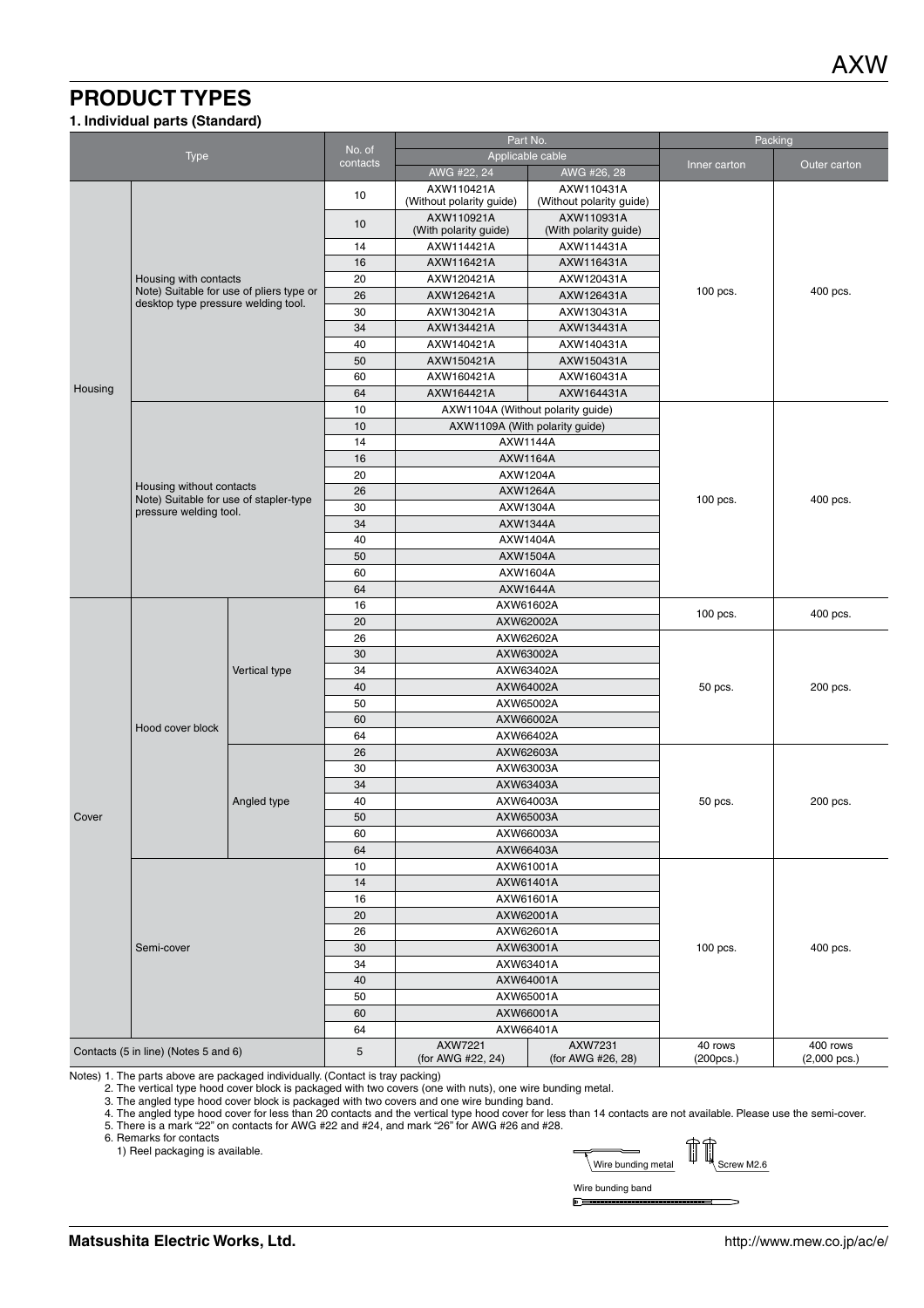#### **2. Set products (produced after order)**

Set products are produced after an order is received, so if you have a tight deadline, please order the products on the above as stand-alone products.

|                      |                             | Set product        | Part No.           |                          | Packing                            |              |              |
|----------------------|-----------------------------|--------------------|--------------------|--------------------------|------------------------------------|--------------|--------------|
| <b>Type</b>          |                             |                    | No. of<br>contacts |                          | Applicable cable                   |              |              |
|                      | Socket                      | Cover              |                    | AWG #22, 24              | AWG #26, 28                        | Inner carton | Outer carton |
|                      |                             |                    | 16                 | AXW3162421A              | AXW3162431A                        |              |              |
|                      |                             |                    | 20                 | AXW3202421A              | AXW3202431A                        |              |              |
|                      |                             | 26                 | AXW3262421A        | AXW3262431A              |                                    |              |              |
|                      |                             | 30                 | AXW3302421A        | AXW3302431A              |                                    |              |              |
|                      | Vertical type hood          | 34                 | AXW3342421A        | AXW3342431A              |                                    |              |              |
|                      |                             | cover block        | 40                 | AXW3402421A              | AXW3402431A                        |              |              |
|                      |                             |                    | 50                 | AXW3502421A              | AXW3502431A                        |              |              |
|                      |                             |                    | 60                 | AXW3602421A              | AXW3602431A                        |              |              |
|                      |                             |                    | 64                 | AXW3642421A              | AXW3642431A                        |              |              |
|                      |                             | 26                 | AXW3263421A        | AXW3263431A              |                                    |              |              |
|                      |                             |                    | 30                 | AXW3303421A              | AXW3303431A                        |              |              |
|                      |                             |                    | 34                 | AXW3343421A              | AXW3343431A                        |              |              |
|                      |                             | Angled type hood   | 40                 | AXW3403421A              | AXW3403431A                        |              |              |
|                      |                             | cover block        | 50                 | AXW3503421A              | AXW3503431A                        |              |              |
| Full set             | Housing with                |                    | 60                 | AXW3603421A              | AXW3603431A                        |              |              |
| (Note 1)             | contacts                    |                    | 64                 | AXW3643421A              | AXW3643431A                        | 50 pcs.      | 200 pcs.     |
|                      |                             |                    |                    | AXW3101421A              | AXW3101431A                        |              |              |
|                      |                             |                    | 10                 | (Without polarity guide) | (Without polarity guide)           |              |              |
|                      |                             |                    |                    | AXW3101921A              | AXW3101931A                        |              |              |
|                      |                             |                    | 10                 | (With polarity guide)    | (With polarity guide)              |              |              |
|                      |                             |                    | 14                 | AXW3141421A              | AXW3141431A                        |              |              |
|                      |                             |                    | 16                 | AXW3161421A              | AXW3161431A                        |              |              |
|                      |                             |                    | 20                 | AXW3201421A              | AXW3201431A                        |              |              |
|                      |                             | Semi-cover         | 26                 | AXW3261421A              | AXW3261431A                        |              |              |
|                      |                             |                    | 30                 | AXW3301421A              | AXW3301431A                        |              |              |
|                      |                             |                    | 34                 | AXW3341421A              | AXW3341431A                        |              |              |
|                      |                             |                    | 40                 | AXW3401421A              | AXW3401431A                        |              |              |
|                      |                             |                    | 50                 | AXW3501421A              | AXW3501431A                        |              |              |
|                      |                             |                    | 60                 | AXW3601421A              | AXW3601431A                        |              |              |
|                      |                             |                    | 64                 | AXW3641421A              | AXW3641431A                        |              |              |
|                      |                             |                    | 16                 |                          | AXW31624A                          |              |              |
|                      |                             |                    | 20                 |                          | AXW32024A                          |              |              |
|                      |                             |                    | 26                 |                          |                                    |              |              |
|                      |                             |                    | 30                 | AXW32624A<br>AXW33024A   |                                    |              |              |
|                      |                             | Vertical type hood | 34                 | AXW33424A                |                                    |              |              |
|                      |                             | cover block        | 40                 | AXW34024A                |                                    |              |              |
|                      |                             |                    | 50                 | AXW35024A                |                                    |              |              |
|                      |                             |                    | 60                 |                          |                                    |              |              |
|                      |                             |                    | 64                 | AXW36024A                |                                    |              |              |
|                      |                             |                    | 26                 | AXW36424A<br>AXW32634A   |                                    |              |              |
|                      |                             |                    | 30                 |                          |                                    |              |              |
|                      |                             |                    | 34                 |                          | AXW33034A                          |              |              |
|                      |                             | Angled type hood   | 40                 |                          | AXW33434A                          |              |              |
|                      |                             | cover block        | 50                 |                          | AXW34034A                          |              |              |
| Half-set<br>(Note 2) | Housing without<br>contacts |                    |                    | AXW35034A<br>AXW36034A   | 50 pcs.                            | 200 pcs.     |              |
|                      |                             |                    | 60                 |                          |                                    |              |              |
|                      |                             |                    | 64                 |                          | AXW36434A                          |              |              |
|                      |                             |                    | 10                 |                          | AXW31014A (Without polarity guide) |              |              |
|                      |                             |                    | 10                 |                          | AXW31019A (With polarity guide)    |              |              |
|                      |                             |                    | 14                 | AXW31414A                |                                    |              |              |
|                      |                             |                    | 16                 |                          | AXW31614A                          |              |              |
|                      |                             |                    | 20                 |                          | AXW32014A                          |              |              |
|                      |                             | Semi-cover         | 26                 |                          | AXW32614A                          |              |              |
|                      |                             |                    | 30                 |                          | AXW33014A                          |              |              |
|                      |                             |                    | 34                 |                          | AXW33414A                          |              |              |
|                      |                             |                    | 40                 |                          | AXW34014A                          |              |              |
|                      |                             |                    | 50                 |                          | AXW35014A                          |              |              |
|                      |                             |                    | 60                 |                          | AXW36014A                          |              |              |
|                      |                             |                    | 64                 | AXW36414A                |                                    |              |              |

Notes) 1. Full-set products (Housing with contact and cover included)

(1) Suitable for use with pliers type.

(2) Produced after an order is received. If you are in a hurry, please order a housing with contact and cover separately from the list above.

2. Half-set products (Housing without contact and cover included)

(1) Suitable for use with stapler-type pressure welding tool

(2) As half-sets do not include a contact, order the appropriate stand-alone contact from the list above.

(3) Produced after an order is received. If you are in a hurry, please order a housing without contact, contacts and cover separately from the list on page 249.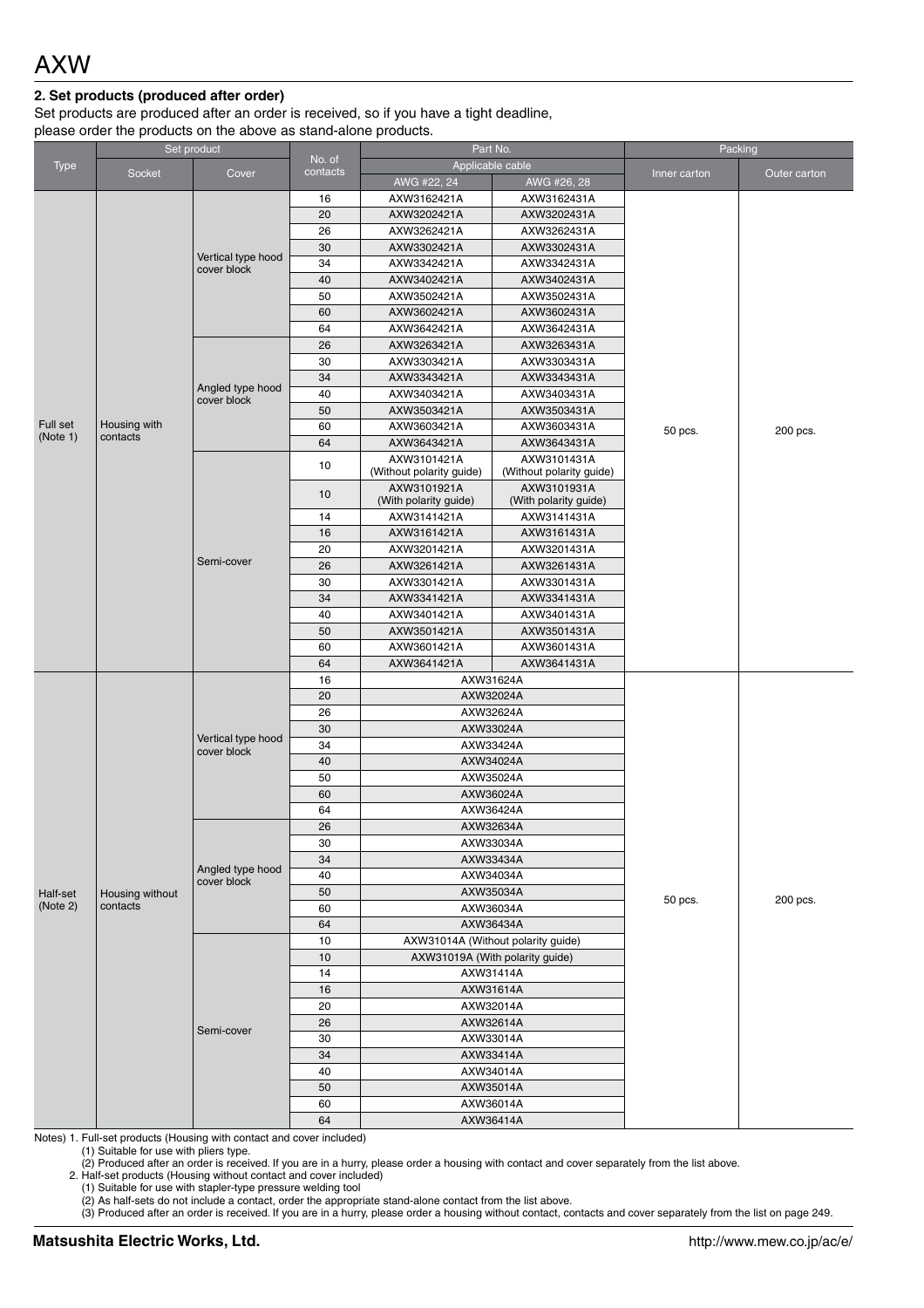### **SPECIFICATIONS**

#### **1. Characteristics**

|                                                                                  | <b>Item</b>                | <b>Specifications</b>                                          | Conditions                                                                                                         |  |
|----------------------------------------------------------------------------------|----------------------------|----------------------------------------------------------------|--------------------------------------------------------------------------------------------------------------------|--|
|                                                                                  | Rated current              | AWG#22, 24: 3A, AWG#26: 2A, AWG#28: 1A                         |                                                                                                                    |  |
|                                                                                  | Rated voltage              | <b>250V AC</b>                                                 |                                                                                                                    |  |
| Electrical                                                                       | Breakdown voltage          | 1,000V AC for 1 min.                                           | Detection current: 1mA                                                                                             |  |
| characteristics                                                                  | Insulation resistance      | Min. 1,000 $M\Omega$                                           | Using 500V DC megger                                                                                               |  |
| Contact resistance                                                               |                            | Max. $20m\Omega$                                               | Measured based on the HP4338B measurement method of<br><b>JIS C 5402</b>                                           |  |
| Unit removal force<br>Mechanical<br>characteristics<br>Composite insertion force |                            | Min. 0.343N {35gf}                                             | Measured by steel-pin-gauge with 0.64±0.01mm square<br>(surface roughness 0.1um)                                   |  |
|                                                                                  |                            | Max. 2.94N $\{300qf\} \times$ No. of contacts                  |                                                                                                                    |  |
| Life time<br>characteristics                                                     | Insertion and removal life | 500 times                                                      | Repeat insertion and removal speed of max. 600 times/hour                                                          |  |
| Ambient temperature                                                              |                            | $-50^{\circ}$ C to 105 $^{\circ}$ C                            | No freezing at low temperatures<br>Ambient temperature of cables should be considered                              |  |
| Environmental<br>characteristics                                                 | Vibration resistance       | Double amplitude: 1.52mm<br>Frequency: 10 to 55Hz (for 3 axes) | No interruption of current longer than 1us<br>(Max. carrying current 100mA should be impressed during<br>the test) |  |
|                                                                                  | Shock resistance           | 490m/s <sup>2</sup> {50G} (for 3 axes)                         | No interruption of current longer than 1µs<br>(Max. carrying current 100mA should be impressed during<br>the test) |  |

#### **2. Materials and surface treatment**

|                                                                      | Part name | <b>Materials</b>                                                                       | Surface treatment                                                                                                                       |
|----------------------------------------------------------------------|-----------|----------------------------------------------------------------------------------------|-----------------------------------------------------------------------------------------------------------------------------------------|
| Housing                                                              |           | Glass fiber reinforced PBT (UL94V-0)                                                   |                                                                                                                                         |
| Semi-cover<br>Cover<br>Hood cover                                    |           | Glass fiber reinforced PBT (UL94V-0)                                                   |                                                                                                                                         |
|                                                                      |           | Glass fiber polycarbonate resin (UL94V-0)<br>Vertical type hood cover (16, 20 contact) |                                                                                                                                         |
| Contact                                                              |           | Copper alloy                                                                           | Contact portion:<br>Ni plating on base, Au plating on surface<br>Contact pressure portion:<br>Ni plating on base, Sn plating on surface |
| Lead wire bundling metal<br>(enclosed with vertical type hood cover) |           | Steel plate                                                                            |                                                                                                                                         |
| Lead wire bundling band<br>(enclosed with angled type hood cover)    |           | Polyimide resin                                                                        |                                                                                                                                         |

#### **3. Applicable cable**

| No.           | Cross section area     | External figure | Rated current | <b>Remarks</b>            |
|---------------|------------------------|-----------------|---------------|---------------------------|
| <b>AWG#22</b> | $0.3$ mm <sup>2</sup>  | 1.5 to 1.1 dia. | 3A            | 12 wires/0.18 should used |
| <b>AWG#24</b> | $0.2 \, \text{mm}^2$   |                 | ЗA            |                           |
| <b>AWG#26</b> | $0.14$ mm <sup>2</sup> | 1.3 to 1.1 dia. | 2A            |                           |
| <b>AWG#28</b> | $0.08$ mm $^2$         |                 | 1А            |                           |

## **DIMENSIONS** (Unit: mm)

The CAD data of the products with a **CAD Data** mark can be downloaded from: http://www.mew.co.jp/ac/e

#### **• Housing with contacts**

#### **CAD Data**



| Dimension table (mm) |                   |                |       |  |
|----------------------|-------------------|----------------|-------|--|
| No. of<br>contacts   | Polarity<br>guide | $\overline{A}$ | в     |  |
| 10                   | 0                 | 17.3           | 10.16 |  |
| 10                   | 1                 | 17.3           | 10.16 |  |
| 14                   | 1                 | 22.4           | 15.24 |  |
| 16                   | 1                 | 24.9           | 17.78 |  |
| 20                   | 1                 | 30.0           | 22.86 |  |
| 26                   | 1                 | 37.6           | 30.48 |  |
| 30                   | 1                 | 42.7           | 35.56 |  |
| 34                   | 1                 | 47.8           | 40.64 |  |
| 40                   | 1                 | 55.4           | 48.26 |  |
| 50                   | 1                 | 68.1           | 60.96 |  |
| 60                   | 1                 | 80.8           | 73.66 |  |
| 64                   |                   | 85.9           | 78.74 |  |



General tolerance: ±0.3

Note) Dimensions of the housing without contact is the same as the right figure.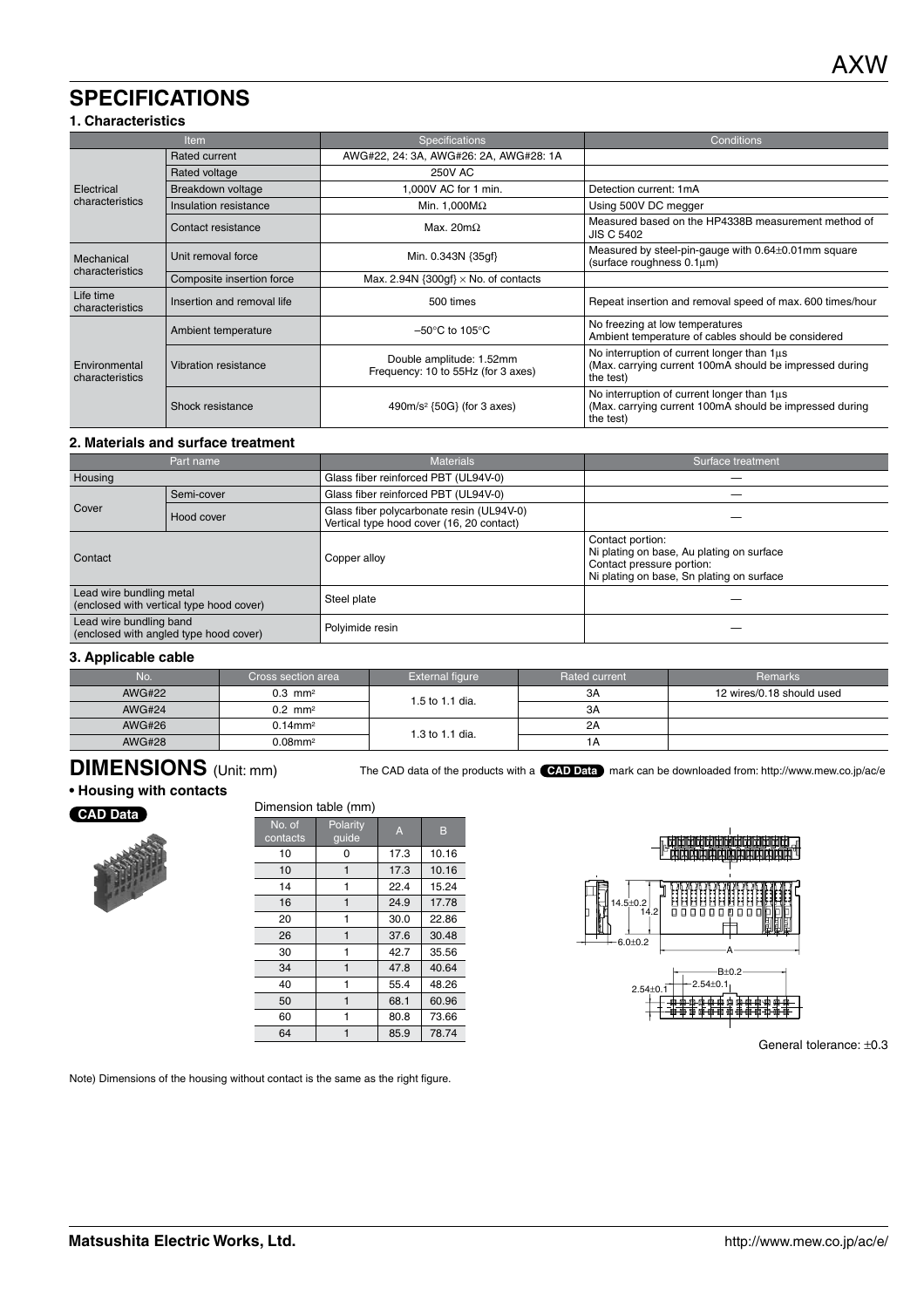### AXW

#### **• Socket**

1) When vertical type hood covers are mated (16, 20, 26, 30, 34, 40, 50, 60 and 64 contacts)

#### **CAD Data**



16 and 20 contacts

2) When angle type hood covers are mated (26, 30, 34, 40, 50, 60 and 64 contacts)

#### **CAD Data**





26 to 64 contacts

#### Dimension table (mm)

| No. of<br>contacts | $\overline{A}$ | B    | C     | D    |
|--------------------|----------------|------|-------|------|
| 26                 | 40.5           | 37.5 | 30.48 | 41.5 |
| 30                 | 45.6           | 42.6 | 35.56 | 41.5 |
| 34                 | 50.7           | 47.7 | 40.64 | 41.5 |
| 40                 | 62.5           | 55.3 | 48.26 | 52.5 |
| 50                 | 75.2           | 68.0 | 60.96 | 52.5 |
| 60                 | 87.9           | 80.7 | 73.66 | 52.5 |
| 64                 | 93.0           | 85.8 | 78.74 | 52.5 |

3) When semi-covers are mated



| в<br>10.16 |
|------------|
|            |
|            |
| 15.24      |
| 17.78      |
| 22.86      |
| 30.48      |
| 35.56      |
| 40.64      |
| 48.26      |
| 60.96      |
| 73.66      |
| 78.74      |
|            |



General tolerance: ±0.3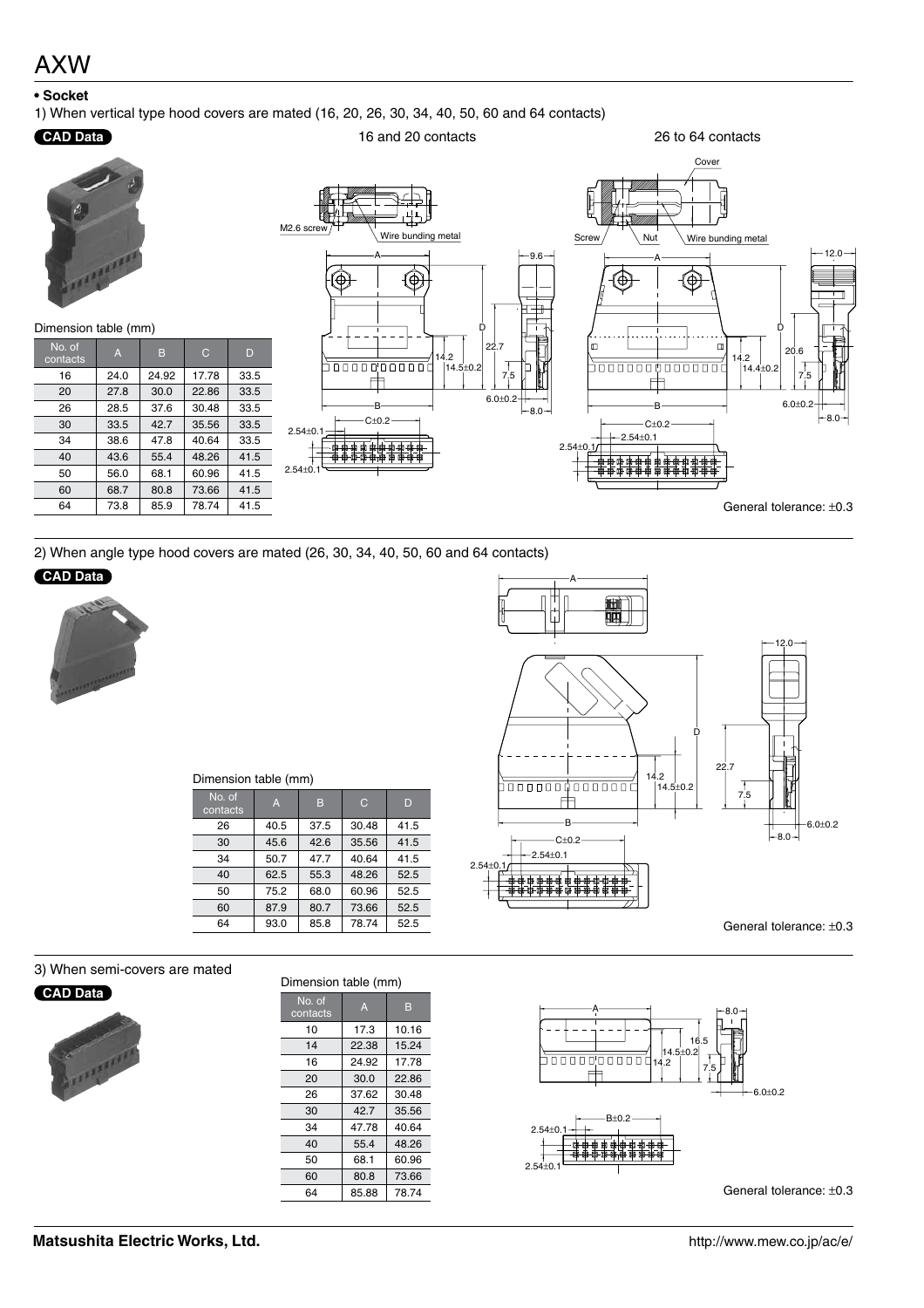### 4) Contacts (5 in line)

#### **CAD Data**





Note) On the contacts there are stamps "22" for AWG #22 and #24 types, and "26" for AWG #26 and #28 types.

 $\epsilon$ 

General tolerance: ±0.3

### **NOTES**

#### **1. Use wires and contact types that match.**

The contact's clamp is tamped with 22 or 26.

Use AWG#22 or #24 wire with the type 22 contact and AWG #26 or #28 wire with the type 26 contact.

An incorrect combination will cause faulty connections.

#### **2. Use wires having a correct outer insulation diameter.**

The use of a wire with an outer insulation diameter larger than the allowable value or a wire with a hard material for the insulation will cause faulty connections. Furthermore, the use of a wire with an outer insulation diameter less than the allowable value will cause a drop in the clamp strength. Use wires with a suitable outer diameter and insulation material. Suitable wire diameters are shown in the table below.

#### **Suitable wire diameters**

| <b>Size</b>   | Insulation<br>outer<br>diameter | <b>Remark</b>                                 |  |  |  |
|---------------|---------------------------------|-----------------------------------------------|--|--|--|
| <b>AWG#22</b> | $1.5$ dia. to<br>$1.1$ dia.     | AWG #22 is Stranded<br>wire of 12 stands/0.18 |  |  |  |
| <b>AWG#24</b> |                                 | Stranded wire                                 |  |  |  |
| <b>AWG#26</b> | $1.3$ dia. to                   | Stranded wire                                 |  |  |  |
| <b>AWG#28</b> | 1 1 dia                         |                                               |  |  |  |

\* AWG#22 and #24 use different contacts from

AWG#26 and #28. Refer to the part number chart for the part number.

#### **3. Inserted wire length during wire pressure welding**

Insert the wire to a proper length and perform the pressure welding.

If the inserted length is too short, the wire will be pressure welded only at one location.

If the inserted length is too long, the wire will end up on the lance portion and a proper pressure welding will not be obtained.

**4. Cut the end of the wire so that it is straight and flat. Be sure no uneven strands remain.**

**5. When pressure welding a wire, fully insert it to the proper position. Be sure to squeeze the lever unit it reaches the end position of the stroke.**

**6. After connecting the wire, check that the wire clamp firmly clamps the wire.**

**7. It may not be possible to cut a contact from the carrier by folding the contact only once.**

**8. The contact holder should be** 

**replaced as needed.**

**For other details, please verify with the product specification sheets.**